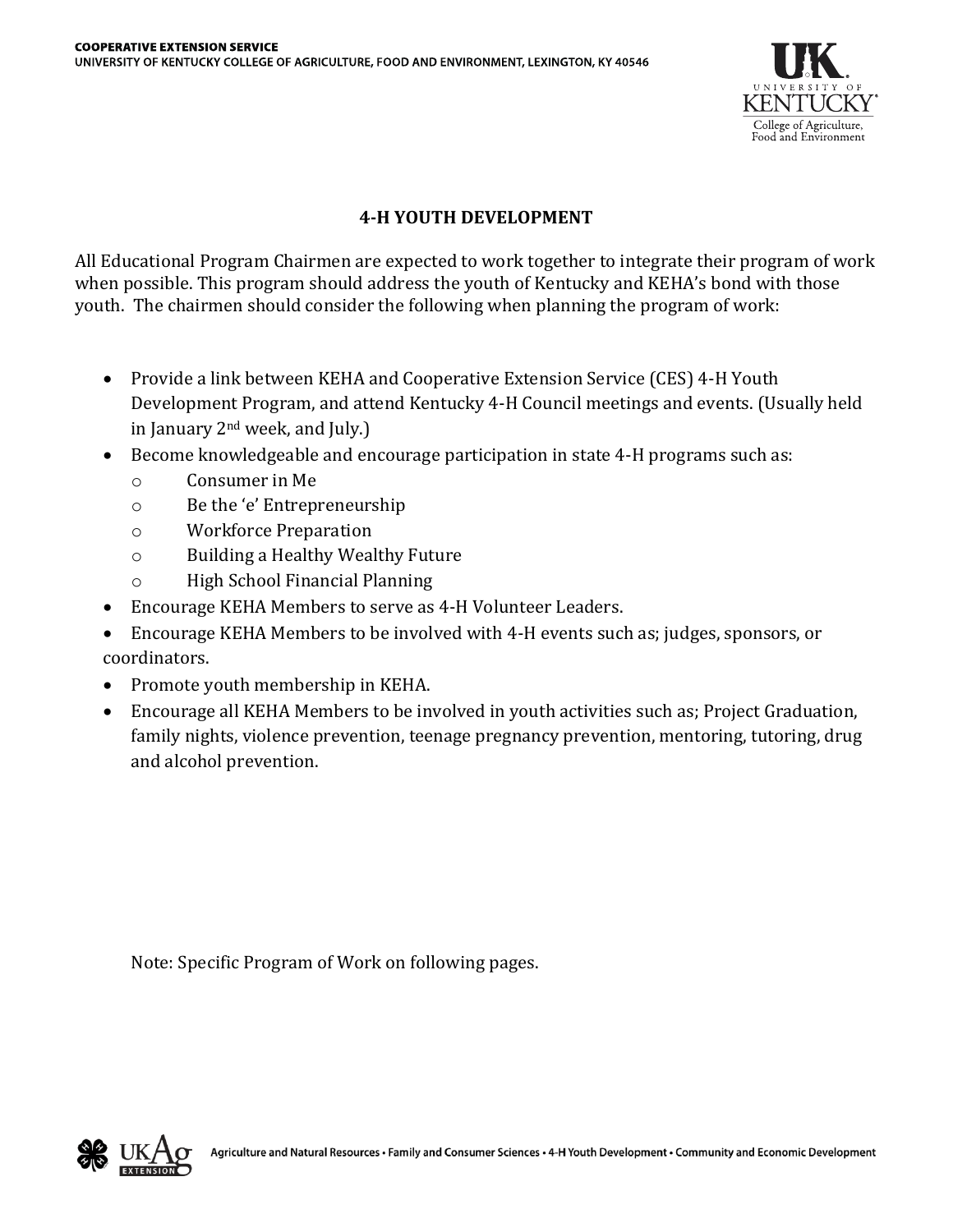## **Kentucky Extension Homemakers Association 4-H Youth Development 2014-2017 Program of Work**

Situation: In a Tufts University study, in cooperation with the Institute for Applied Research in Youth Development, research has shown, "Entrepreneurship affords promising opportunities to people in low-income communities, and has the potential to contribute in positive ways to economic wellbeing and positive social change in society." Kentucky's has experienced high unemployment rates, and a dramatic loss of local industry, therefore KEHA fostering of entrepreneurship in 4-H youth will significantly enhance business and social communities across the commonwealth.

Focus: Introduce and encourage entrepreneurial concept in middle and high school aged youth. Increase awareness of the local entrepreneurs, and consumerism of local businesses.

## **2014-2015 Be the "E": Entrepreneurship – Level 1: Love It!**

Goals:

Introduce young people to the concept of entrepreneurship. Youth discover what it is, who has done it, how some famous products got started, how to find and make business opportunities, and the rewards possible from owning a business. Through activities youth learn what it takes to be an entrepreneurs and whether or not they have the "right stuff" to meet the challenges.

Objectives: Level I:

- To fully explain what "Be the 'e': Entrepreneurship" is
- To identify potential business opportunities for youth
- To utilize information correctly, to develop research, and evaluate themselves as an entrepreneur.

# Suggested Lessons:

Youth Lessons – Use the lesson plan for 4-H Youth Development, Be the "E": Entrepreneurship – Level 1: Love It! This lesson plan is available from your local 4-H Youth Development agent or your area Homemaker 4-H Youth Development Chairman.

Homemaker Lessons – Use the lesson plan for "Let the Consumer Beware: in Tough Economic Times." This lesson plan is available from your local Family Consumer Sciences Agent, or your 4-H youth Development Chairman.

Special Suggested Activity:

- Have a local entrepreneur discuss their business and steps to starting their business
- Conduct a local promotion of buying local goods and services.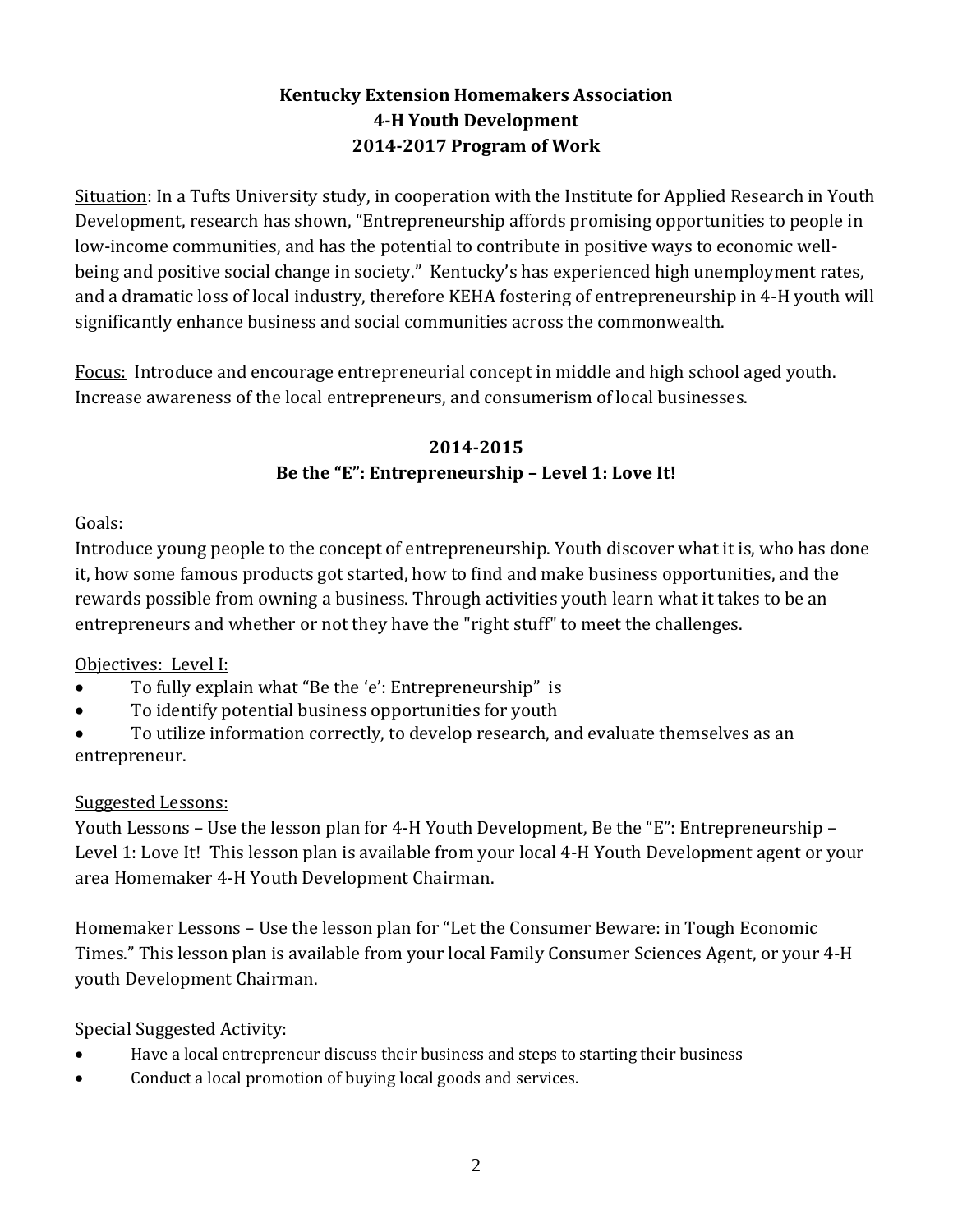# **2015-2016 Be the "E": Entrepreneurship – Level 2: Plan It!**

### Goals:

Youth participate in a series of planning experiences that give them the skills needed to function successfully as an entrepreneur. They learn about types of businesses, products and pricing, marketing, partnerships, agreements and contracts. They also learn about opportunity costs, how to connect their other skills and interests to money-making opportunities, the crucial importance of timing for an entrepreneurial enterprise and how to write a business plan.

#### Objectives:

 Participants and local community identify resources to make local entrepreneurship businesses successful.

Youth and participants have the necessary tools to start a business plan.

## Suggested Lessons:

Youth Lessons – Use the lesson plan for 4-H Youth Development, Be the "E": Entrepreneurship – Level 1: Plan It! This lesson plan is available from your local 4-H Youth Development agent or your area Homemaker 4-H Youth Development Chairman.

Homemaker Lessons – Use the lesson plan for "Let the Consumer Beware: in Tough Economic Times." This lesson plan is available from your local Family Consumer Sciences Agent, or your 4-H youth Development Chairman.

## Special Suggested Activity:

- Have a local entrepreneur discuss their business and steps to starting their business
- Conduct a local promotion of buying local goods and services.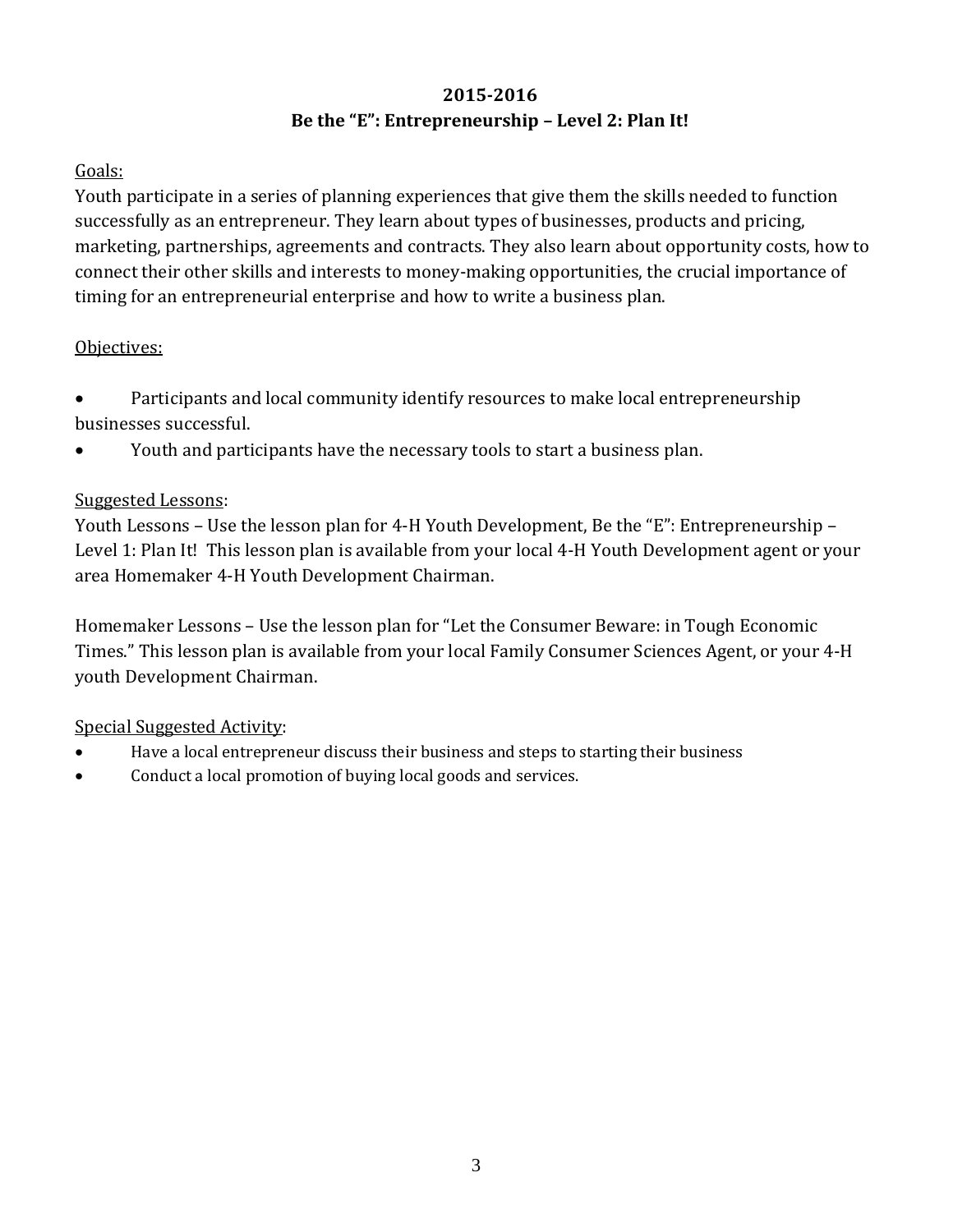# **2016-2017 Be the "E": Entrepreneurship – Level 3: Do It!**

### Goals:

Youth actually go through the process of researching and creating a business plan. They learn to do market surveys, budget forecasts, plan exit strategies, develop business ethics, project and control cash flow, and learn how to satisfy a customer while developing, presenting and implementing the business plan.

#### Objectives:

- Participants research and effectively evaluate business opportunities.
- Participants effectively use life skills such as communication, organization, problem solving, and good decision making to positively create an entrepreneurial business.

#### Suggested Lessons:

Youth Lessons – Use the lesson plan for 4-H Youth Development, Be the "E": Entrepreneurship – Level 3: Do It! This lesson plan is available from your local 4-H Youth Development agent or your area Homemaker 4-H Youth Development Chairman.

Homemaker Lessons – Use the lesson plan for "Let the Consumer Beware: in Tough Economic Times." This lesson plan is available from your local Family Consumer Sciences Agent, or your 4-H youth Development Chairman.

## Special Suggested Activity:

- Have a local entrepreneur discuss their business and steps to starting their business
- Conduct a local promotion of buying local goods and services.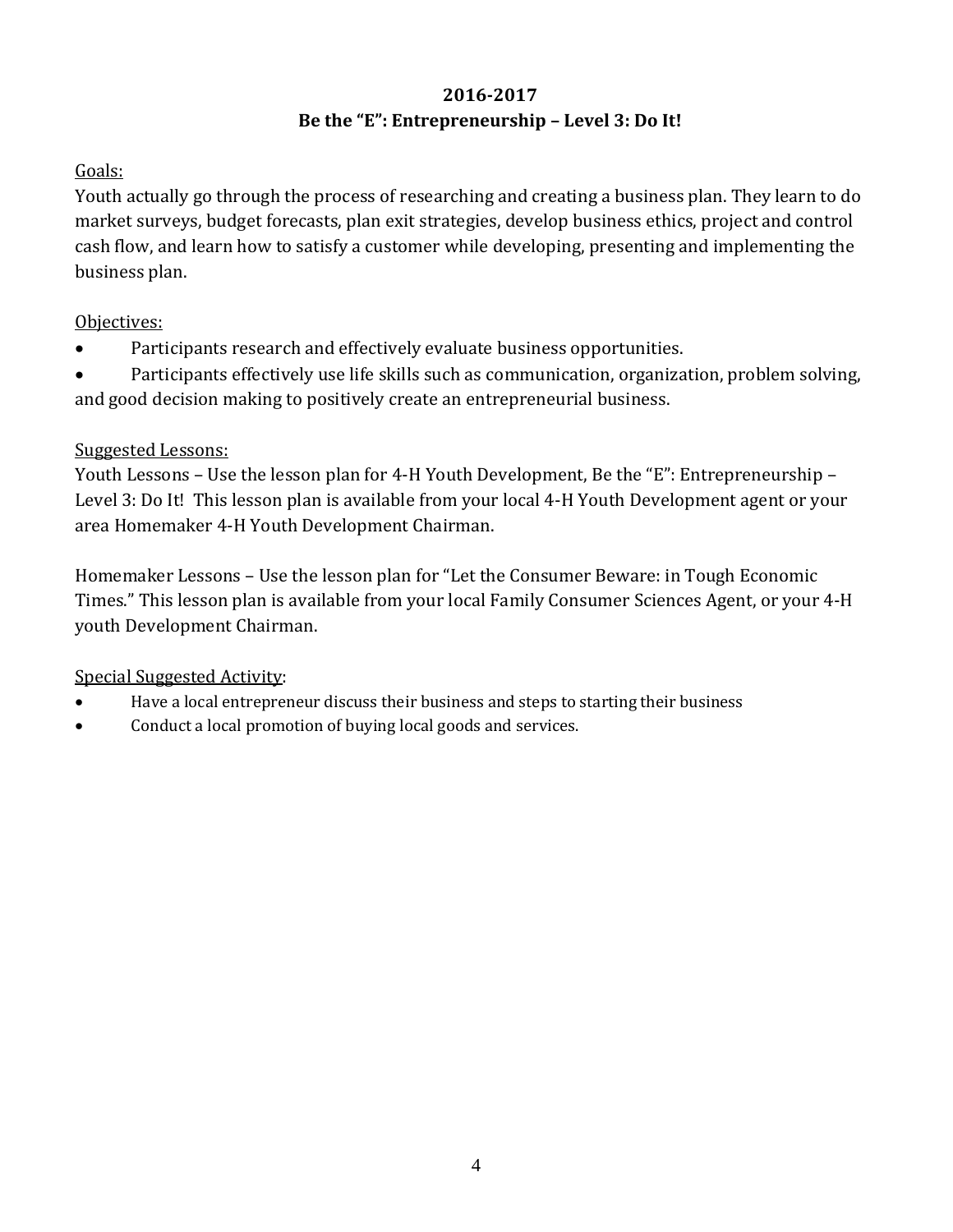#### **Additional Activity and Resource Suggestions:**

#### **Adult:**

- EDUCATIONAL STANDARDS [http://www.fcs.okstate.edu/entrepreneurship/s](http://www.fcs.okstate.edu/entrepreneurship/standards.htm) [tandards.htm](http://www.fcs.okstate.edu/entrepreneurship/standards.htm)
- Children and Youth Entrepreneurship Ewing Marion Kauffman Foundation <http://www.emkf.org/pages/129.cfm>
- Youth Entrepreneurs Community Development Model Auburn University
- <http://www.auburn.edu/outreach/edi/yecd.pdf> Youth Entrepreneurship BizFest United States Hispanic Chamber of Commerce <http://events.ushcc.com/pages/16.html>
- Celcee Youth Entrepreneurship Research Guide Ewing Marion Kauffman Foundation [http://www.celcee.edu/about/guides/youth.ht](http://www.celcee.edu/about/guides/youth.html) [ml](http://www.celcee.edu/about/guides/youth.html)

#### **Youth:**

- NASE's Links for Young Entrepreneurs
- SBA's Discover Business Program Lists several different organization and resources for youth entrepreneurs <http://www.sba.gov/young/>
- Y&E -- The Magazine for Teen Entrepreneurs This page offers curriculum guides, a glossary, business basics, general business and youth business resources and more. [http://ye.entreworld.org](http://ye.entreworld.org/)
- Young Biz.com Offers a library of articles, surveys and quizzes, past issues of the magazine, and "e-resources." [http://www.youngbiz.com](http://www.youngbiz.com/)
- Youth Entrepreneurship; An Overview This site tells entrepreneurship education materials to teachers and students, and also offers information to young people on investing, starting a business, and careers. <http://www.celcee.edu/products/digest/>
- Bizworld [http://www.bizworld.org](http://www.goventure.net/)
- Bizworld Game Play Online! [http://www.bizworldgame.com](http://www.theeplace.org/)
- BizWorld Kits<http://www.bizworld.org/>
- <http://www.educationworld.com/standards/>
- Family and Consumer Sciences National Standards
	- <http://www.facse.org./nat.htm>
- Money Smart and Financial Literacy A free 10 module training program in English, Spanish, Chinese, and Korean from Federal Depository Insurance Corp [http://www.fdic.gov/consumers/consumer/mo](http://www.fdic.gov/consumers/consumer/moneysmart/index.html) [neysmart/index.html](http://www.fdic.gov/consumers/consumer/moneysmart/index.html)
- Understanding Texas [http://www.irs.gov/app/understandingTaxes/js](http://www.irs.gov/app/understandingTaxes/jsp/s_student_lessons.jsp) [p/s\\_student\\_lessons.jsp](http://www.irs.gov/app/understandingTaxes/jsp/s_student_lessons.jsp)
- Creating Employee Skills Word Games [http://www.quia.com/jg/76692.htm](http://www.quia.com/jg/76692.html)

- Go venture [http://www.goventure.net](http://www.goventure.net/)
- The E Place [http://www.theeplace.org](http://www.theeplace.org/)
- Invent America <http://www.inventamerica.com/contest.cfm>
- Small Business Startup Guide [http://www.sba.gov/starting\\_business/startup/](http://www.sba.gov/starting_business/startup/guide.html) [guide.html](http://www.sba.gov/starting_business/startup/guide.html)
- Smartlinks to Business Resources [http://www.sba.gov/smartlinks/smartlinks.htm](http://www.sba.gov/smartlinks/smartlinks.html) [l](http://www.sba.gov/smartlinks/smartlinks.html)
- Raising Capital for Your Business <http://www.sba.gov/financing/index.html>
- Management Techniques for Small Business Growth
- <http://www.sba.gov/managing/index.html> Finding Business Opportunities
- <http://www.sba.gov/businessop/index.html>
- Library of 200+ Free SBA Publications <http://www.sba.gov/lib/library.html>
- Laws and Regulations for Small Business <http://www.sba.gov/library/lawroom.html>
- Small Business Training Network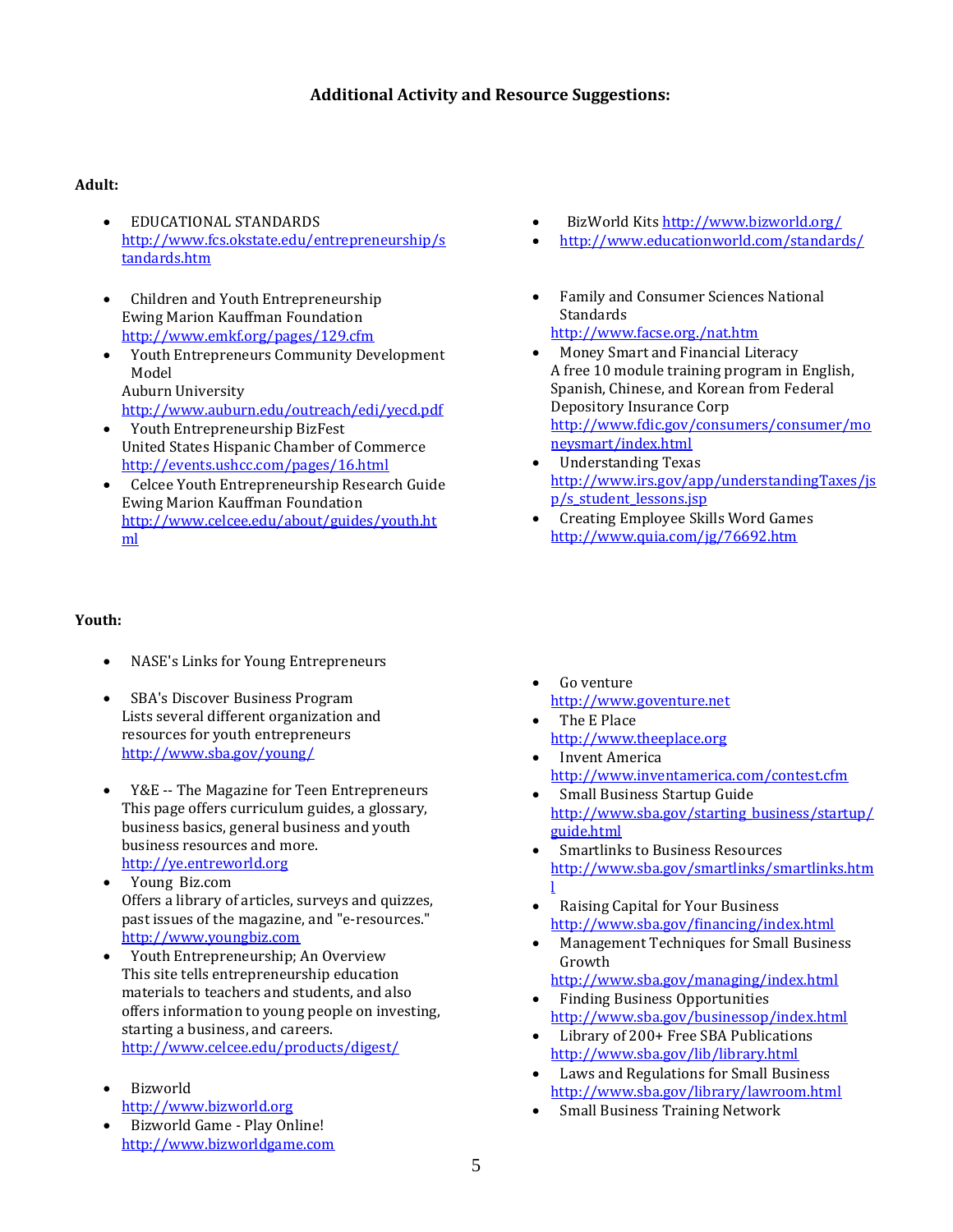Free training courses, etc. to help a new Entrepreneur succeed. <http://www.sba.gov/training/>

- Online Women's Business Center <http://www.onlinewbc.gov/>
- Service Corps of Retired Executives 24/7 Source of Business Advice [http://www.score.org/learning\\_center.html](http://www.score.org/learning_center.html)
- Students in Free Enterprise Offers projects that allow you to test and develop your entrepreneurial skills with fellow students. [www.sife.org](http://www.sife.org/)
- Youth Venture Building a mass movement of young people that are changing the world by creating ventures that enrich their communities. [www.youthventure.org](http://www.youthventure.org/)
- Collegiate Entrepreneurs' Organization: Mission

The Collegiate Entrepreneurs' Organization informs, supports, and inspires college students to be entrepreneurial and seek opportunity through enterprise creation. [www.c-e-o.org](http://www.c-e-o.org/)

- My Own Business [http://www.myownbusiness.org](http://www.myownbusiness.org/)
- Young Americas Business Trust [http://www.ybiz.net](http://www.ybiz.net/)
- Help with interviewing [http://www.careers.wsu.edu/content/Resource](http://www.careers.wsu.edu/content/ResourceCenter/interview.pdf) [Center/interview.pdf](http://www.careers.wsu.edu/content/ResourceCenter/interview.pdf)
- [http://www.itssimple.biz](http://www.itssimple.biz/)
- Doing a resume [http://www.jobweb.com/Resumes\\_Interviews/](http://www.jobweb.com/Resumes_Interviews/default.htm) [default.htm](http://www.jobweb.com/Resumes_Interviews/default.htm)
- Small Business Administration Help for Teens <http://www.sba.gov/teens/>
- Help on Taxes from the IRS [http://www.irs.gov/app/understandingTaxes/js](http://www.irs.gov/app/understandingTaxes/jsp/s_student_lessons.jsp) [p/s\\_student\\_lessons.jsp](http://www.irs.gov/app/understandingTaxes/jsp/s_student_lessons.jsp)